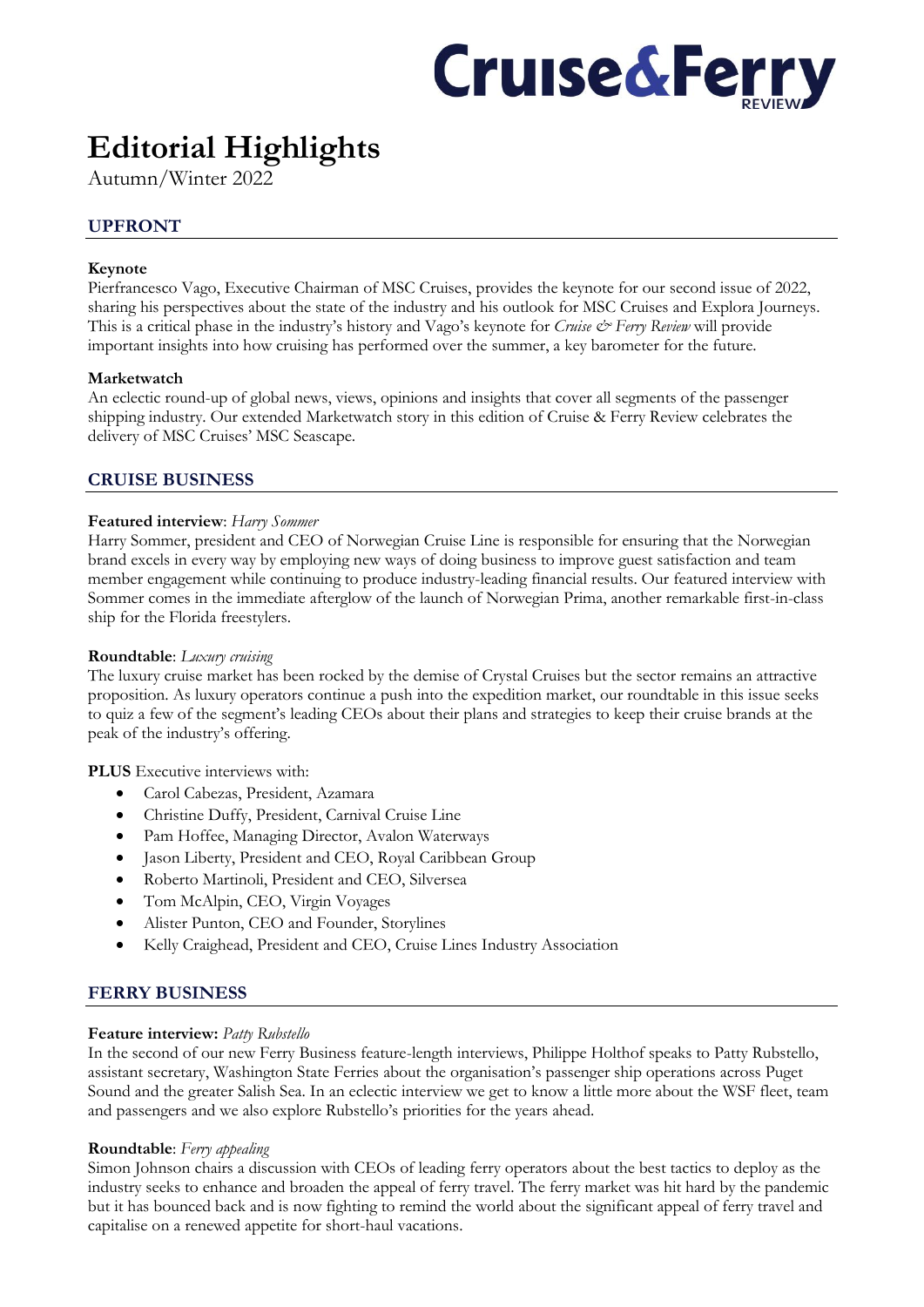**PLUS** Executive interviews with:

- Mike Corrigan, CEO, Interferry
- David Dudgel, CEO, FRS Clipper
- Peter Hebblethwaite, Managing Director, P&O Ferries
- Carsten Nørland, CEO, Scandlines
- Corrine Storey, Vice President and Chief Operating Officer, BC Ferries
- Yannis Vardinoyannis, Managing Director, ANEK Lines
- Johan Roos, Executive Director of EU and IMO Affairs, Interferry
- Michael Grey, Freelance Correspondent

# **BUILDING & REFURBISHMENT**

## **Feature**: *Engine room innovation*

Innovation throughout the engine room continues at pace, enabling a more sustainable and efficient future for the shipping industry. We review a selection of the standout new product and service releases that are set to transform engine rooms. Email Benedict Pask for more information at **[benedict.pask@tudor-rose.co.uk.](mailto:benedict.pask@tudor-rose.co.uk)** 

## **Report**

*Cruise order book* – cruise lines and shipyards share their highlights and talk about recent launches. We also review the progress being made on key newbuilds that are due to debut in H2 2022:

| Ship name            | Cruise Line                 | Shipyard                    | Delivery date  |
|----------------------|-----------------------------|-----------------------------|----------------|
| Norwegian Prima      | Norwegian Cruise Line       | Fincantieri, Marghera       | Q <sub>3</sub> |
| American Symphony    | American Cruise Line        | Chesapeake                  | Q <sub>3</sub> |
| Resilient Lady       | Virgin Voyages              | Fincantieri, Sestri Ponente | Q <sub>3</sub> |
| World Traveller      | Atlas Ocean Voyages         | WestSea Viana               | Q <sub>3</sub> |
| Viking Neptune       | Viking Cruises              | Fincantieri, Ancona         | Q <sub>4</sub> |
| Carnival Celebration | Carnival Cruise Line        | Meyer Werft                 | Q <sub>4</sub> |
| <b>MSC</b> Seascape  | <b>MSC</b> Cruises          | Fincantieri, Monfalcone     | Q <sub>4</sub> |
| Arvia                | P&O Cruises                 | Meyer Werft                 | Q <sub>4</sub> |
| MSC World Europa     | <b>MSC</b> Cruises          | Chantiers de l'Atlantique   | Q <sub>4</sub> |
| American Serenade    | American Cruise Lines       | Chesapeake                  | Q4             |
| World Seeker         | Atlas Ocean Voyages         | WestSea Viana               | Q <sub>4</sub> |
| Ocean Odyssey        | <b>SunStone Cruises</b>     | China Merchants Heavy In    | Q4             |
| Viking Mississippi   | <b>Viking River Cruises</b> | Edison Chouest Offshore     | Q <sub>4</sub> |

## **PLUS**:

- ❖ *Ferry order book* a review of the highlights in the global order book that are continuing to keep this industry sector buoyant.
- ❖ *Repair and refurbishment highlights* highlights of significant projects completed in H1 2022 and a look ahead to some of the deliveries scheduled for H2 2022.

# **MARINE OPERATIONS**

## **Feature**: *Safety at sea*

Over the years our annual safety feature has become one of our most popular regulars. Once again we'll be sharing the latest news, products and developments contributing to continuous safety improvements onboard the world's passenger fleet. Email Ben Surtees-Smith for more information at [ben.surtees-smith@tudor](mailto:ben.surtees-smith@tudor-rose.co.uk)[rose.co.uk.](mailto:ben.surtees-smith@tudor-rose.co.uk)

## **Report**: *Environmental performance*

In this report we explore some of the products and technologies that are helping operators to improve their environmental performance, covering topics such as emissions, energy, waste and water.

# **PLUS** Executive interviews with:

• Captain Manolis Alevropoulos, Vice President Marine Operations, Celebrity Cruises